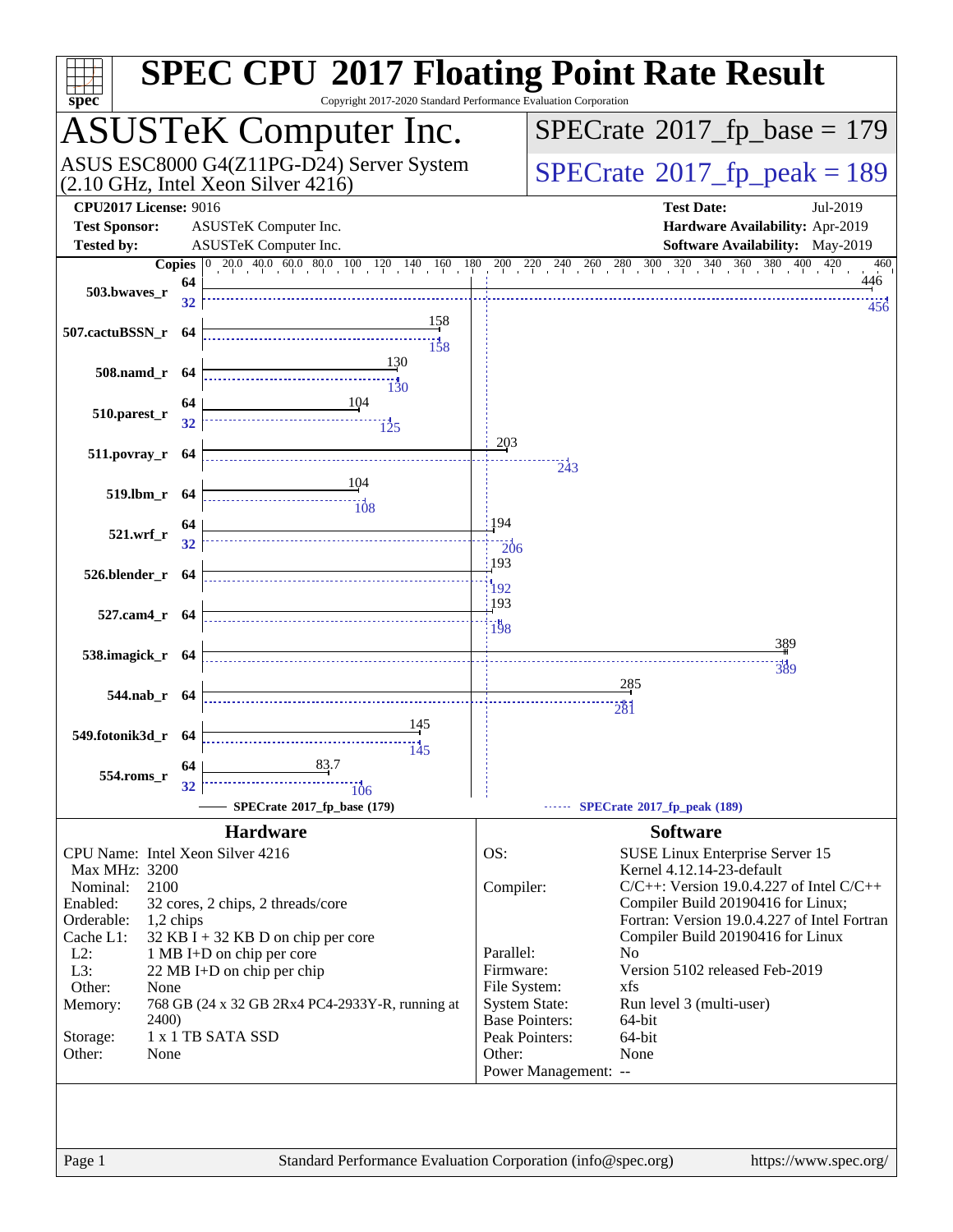

Copyright 2017-2020 Standard Performance Evaluation Corporation

# ASUSTeK Computer Inc.<br>ASUS ESC8000 G4(Z11PG-D24) Server System

 $(2.10$  GHz, Intel Xeon Silver  $4216$ )

 $SPECTate<sup>®</sup>2017<sub>fr</sub>peak = 189$  $SPECrate$ <sup>®</sup>[2017\\_fp\\_base =](http://www.spec.org/auto/cpu2017/Docs/result-fields.html#SPECrate2017fpbase) 179

**[Test Sponsor:](http://www.spec.org/auto/cpu2017/Docs/result-fields.html#TestSponsor)** ASUSTeK Computer Inc. **[Hardware Availability:](http://www.spec.org/auto/cpu2017/Docs/result-fields.html#HardwareAvailability)** Apr-2019 **[Tested by:](http://www.spec.org/auto/cpu2017/Docs/result-fields.html#Testedby)** ASUSTeK Computer Inc. **[Software Availability:](http://www.spec.org/auto/cpu2017/Docs/result-fields.html#SoftwareAvailability)** May-2019

**[CPU2017 License:](http://www.spec.org/auto/cpu2017/Docs/result-fields.html#CPU2017License)** 9016 **[Test Date:](http://www.spec.org/auto/cpu2017/Docs/result-fields.html#TestDate)** Jul-2019

**[Results Table](http://www.spec.org/auto/cpu2017/Docs/result-fields.html#ResultsTable)**

|                                         | <b>Base</b>   |                |       |                |       | <b>Peak</b>    |             |               |                |              |                |              |                |              |
|-----------------------------------------|---------------|----------------|-------|----------------|-------|----------------|-------------|---------------|----------------|--------------|----------------|--------------|----------------|--------------|
| <b>Benchmark</b>                        | <b>Copies</b> | <b>Seconds</b> | Ratio | <b>Seconds</b> | Ratio | <b>Seconds</b> | Ratio       | <b>Copies</b> | <b>Seconds</b> | <b>Ratio</b> | <b>Seconds</b> | <b>Ratio</b> | <b>Seconds</b> | <b>Ratio</b> |
| 503.bwaves_r                            | 64            | 1438           | 446   | 1439           | 446   | 1438           | 446         | 32            | 703            | 456          | 704            | 456          | 704            | 456          |
| 507.cactuBSSN r                         | 64            | 514            | 158   | 514            | 158   | 515            | 157         | 64            | 514            | 158          | 513            | 158          | 514            | <u>158</u>   |
| $508$ .namd $r$                         | 64            | 470            | 129   | 469            | 130   | 469            | 130         | 64            | 466            | 130          | 467            | <u> 130</u>  | 469            | 130          |
| $510.parest_r$                          | 64            | 1608           | 104   | 1609           | 104   | 1612           | 104         | 32            | 671            | 125          | 670            | 125          | 670            | 125          |
| 511.povray_r                            | 64            | 738            | 202   | 737            | 203   | 736            | 203         | 64            | 614            | 243          | 614            | 243          | 613            | 244          |
| 519.lbm r                               | 64            | 650            | 104   | 649            | 104   | 649            | 104         | 64            | 624            | 108          | 624            | 108          | 625            | 108          |
| $521.wrf_r$                             | 64            | 740            | 194   | 739            | 194   | 740            | <u> 194</u> | 32            | 347            | 206          | 347            | 206          | 348            | 206          |
| 526.blender r                           | 64            | 506            | 193   | 506            | 192   | 506            | 193         | 64            | 507            | 192          | 508            | 192          | 506            | 193          |
| 527.cam4_r                              | 64            | 579            | 193   | 580            | 193   | 580            | 193         | 64            | 562            | 199          | 569            | 197          | 567            | <u>198</u>   |
| 538.imagick_r                           | 64            | 410            | 389   | 409            | 390   | 410            | 388         | 64            | 409            | 390          | 409            | 389          | 412            | 387          |
| 544.nab r                               | 64            | 377            | 286   | 378            | 285   | 377            | 285         | 64            | 383            | 281          | 377            | 286          | 384            | 280          |
| 549.fotonik3d r                         | 64            | 1724           | 145   | 1725           | 145   | 1723           | 145         | 64            | 1723           | 145          | 1729           | 144          | 1724           | <b>145</b>   |
| $554$ .roms r                           | 64            | 1217           | 83.6  | 1209           | 84.1  | 1215           | 83.7        | 32            | 480            | 106          | 483            | 105          | 479            | 106          |
| $SPECrate^{\circ}2017$ fp base =<br>179 |               |                |       |                |       |                |             |               |                |              |                |              |                |              |

**[SPECrate](http://www.spec.org/auto/cpu2017/Docs/result-fields.html#SPECrate2017fppeak)[2017\\_fp\\_peak =](http://www.spec.org/auto/cpu2017/Docs/result-fields.html#SPECrate2017fppeak) 189**

Results appear in the [order in which they were run.](http://www.spec.org/auto/cpu2017/Docs/result-fields.html#RunOrder) Bold underlined text [indicates a median measurement.](http://www.spec.org/auto/cpu2017/Docs/result-fields.html#Median)

#### **[Submit Notes](http://www.spec.org/auto/cpu2017/Docs/result-fields.html#SubmitNotes)**

 The numactl mechanism was used to bind copies to processors. The config file option 'submit' was used to generate numactl commands to bind each copy to a specific processor. For details, please see the config file.

#### **[Operating System Notes](http://www.spec.org/auto/cpu2017/Docs/result-fields.html#OperatingSystemNotes)**

Stack size set to unlimited using "ulimit -s unlimited"

#### **[General Notes](http://www.spec.org/auto/cpu2017/Docs/result-fields.html#GeneralNotes)**

Environment variables set by runcpu before the start of the run: LD\_LIBRARY\_PATH = "/spec2017\_19u4/lib/intel64" Binaries compiled on a system with 1x Intel Core i9-799X CPU + 32GB RAM memory using Redhat Enterprise Linux 7.5 Transparent Huge Pages enabled by default Prior to runcpu invocation Filesystem page cache synced and cleared with: sync; echo 3> /proc/sys/vm/drop\_caches runcpu command invoked through numactl i.e.: numactl --interleave=all runcpu <etc> NA: The test sponsor attests, as of date of publication, that CVE-2017-5754 (Meltdown) is mitigated in the system as tested and documented. Yes: The test sponsor attests, as of date of publication, that CVE-2017-5753 (Spectre variant 1)

**(Continued on next page)**

| Page 2 | Standard Performance Evaluation Corporation (info@spec.org) | https://www.spec.org/ |
|--------|-------------------------------------------------------------|-----------------------|
|--------|-------------------------------------------------------------|-----------------------|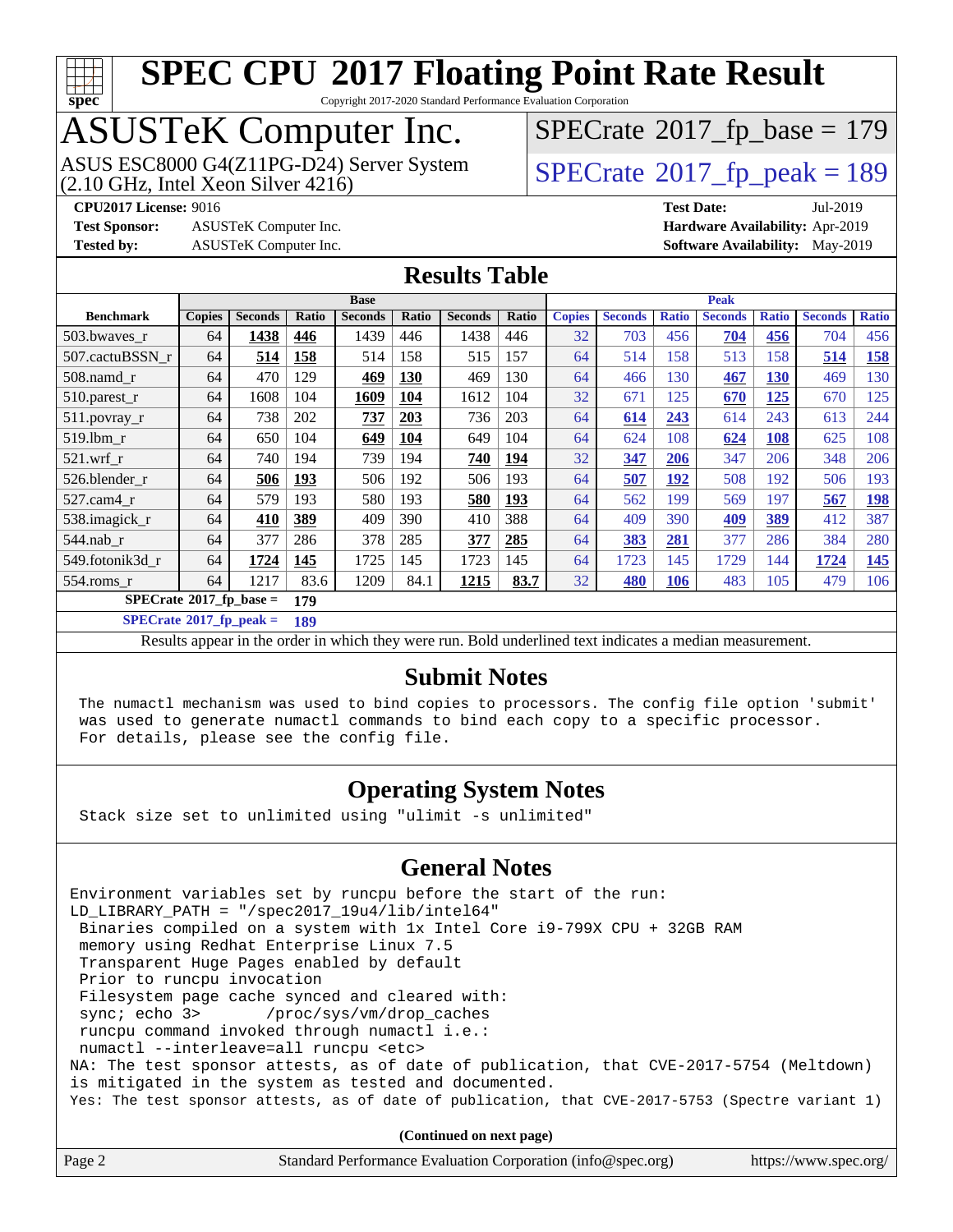

Copyright 2017-2020 Standard Performance Evaluation Corporation

### ASUSTeK Computer Inc.

(2.10 GHz, Intel Xeon Silver 4216) ASUS ESC8000 G4(Z11PG-D24) Server System  $\vert$  [SPECrate](http://www.spec.org/auto/cpu2017/Docs/result-fields.html#SPECrate2017fppeak)®[2017\\_fp\\_peak = 1](http://www.spec.org/auto/cpu2017/Docs/result-fields.html#SPECrate2017fppeak)89

 $SPECTate$ <sup>®</sup>[2017\\_fp\\_base =](http://www.spec.org/auto/cpu2017/Docs/result-fields.html#SPECrate2017fpbase) 179

**[CPU2017 License:](http://www.spec.org/auto/cpu2017/Docs/result-fields.html#CPU2017License)** 9016 **[Test Date:](http://www.spec.org/auto/cpu2017/Docs/result-fields.html#TestDate)** Jul-2019

**[Test Sponsor:](http://www.spec.org/auto/cpu2017/Docs/result-fields.html#TestSponsor)** ASUSTeK Computer Inc. **[Hardware Availability:](http://www.spec.org/auto/cpu2017/Docs/result-fields.html#HardwareAvailability)** Apr-2019 **[Tested by:](http://www.spec.org/auto/cpu2017/Docs/result-fields.html#Testedby)** ASUSTeK Computer Inc. **[Software Availability:](http://www.spec.org/auto/cpu2017/Docs/result-fields.html#SoftwareAvailability)** May-2019

#### **[General Notes \(Continued\)](http://www.spec.org/auto/cpu2017/Docs/result-fields.html#GeneralNotes)**

is mitigated in the system as tested and documented. Yes: The test sponsor attests, as of date of publication, that CVE-2017-5715 (Spectre variant 2) is mitigated in the system as tested and documented.

#### **[Platform Notes](http://www.spec.org/auto/cpu2017/Docs/result-fields.html#PlatformNotes)**

Page 3 Standard Performance Evaluation Corporation [\(info@spec.org\)](mailto:info@spec.org) <https://www.spec.org/> BIOS Configuration: VT-d = Disabled Patrol Scrub = Disabled ENERGY\_PERF\_BIAS\_CFG mode = performance Engine Boost = Level3(Max) LLC dead line allc = Disabled SR-IOV Support = Disabled CSM Support = Disabled Sysinfo program /spec2017\_19u4/bin/sysinfo Rev: r5974 of 2018-05-19 9bcde8f2999c33d61f64985e45859ea9 running on linux-gh78 Sat Jul 20 20:40:41 2019 SUT (System Under Test) info as seen by some common utilities. For more information on this section, see <https://www.spec.org/cpu2017/Docs/config.html#sysinfo> From /proc/cpuinfo model name : Intel(R) Xeon(R) Silver 4216 CPU @ 2.10GHz 2 "physical id"s (chips) 64 "processors" cores, siblings (Caution: counting these is hw and system dependent. The following excerpts from /proc/cpuinfo might not be reliable. Use with caution.) cpu cores : 16 siblings : 32 physical 0: cores 0 1 2 3 4 5 6 7 8 9 10 11 12 13 14 15 physical 1: cores 0 1 2 3 4 5 6 7 8 9 10 11 12 13 14 15 From lscpu: Architecture: x86\_64 CPU op-mode(s): 32-bit, 64-bit Byte Order: Little Endian  $CPU(s):$  64 On-line CPU(s) list: 0-63 Thread(s) per core: 2 Core(s) per socket: 16 Socket(s): 2 NUMA node(s): 2 Vendor ID: GenuineIntel CPU family: 6 Model: 85 **(Continued on next page)**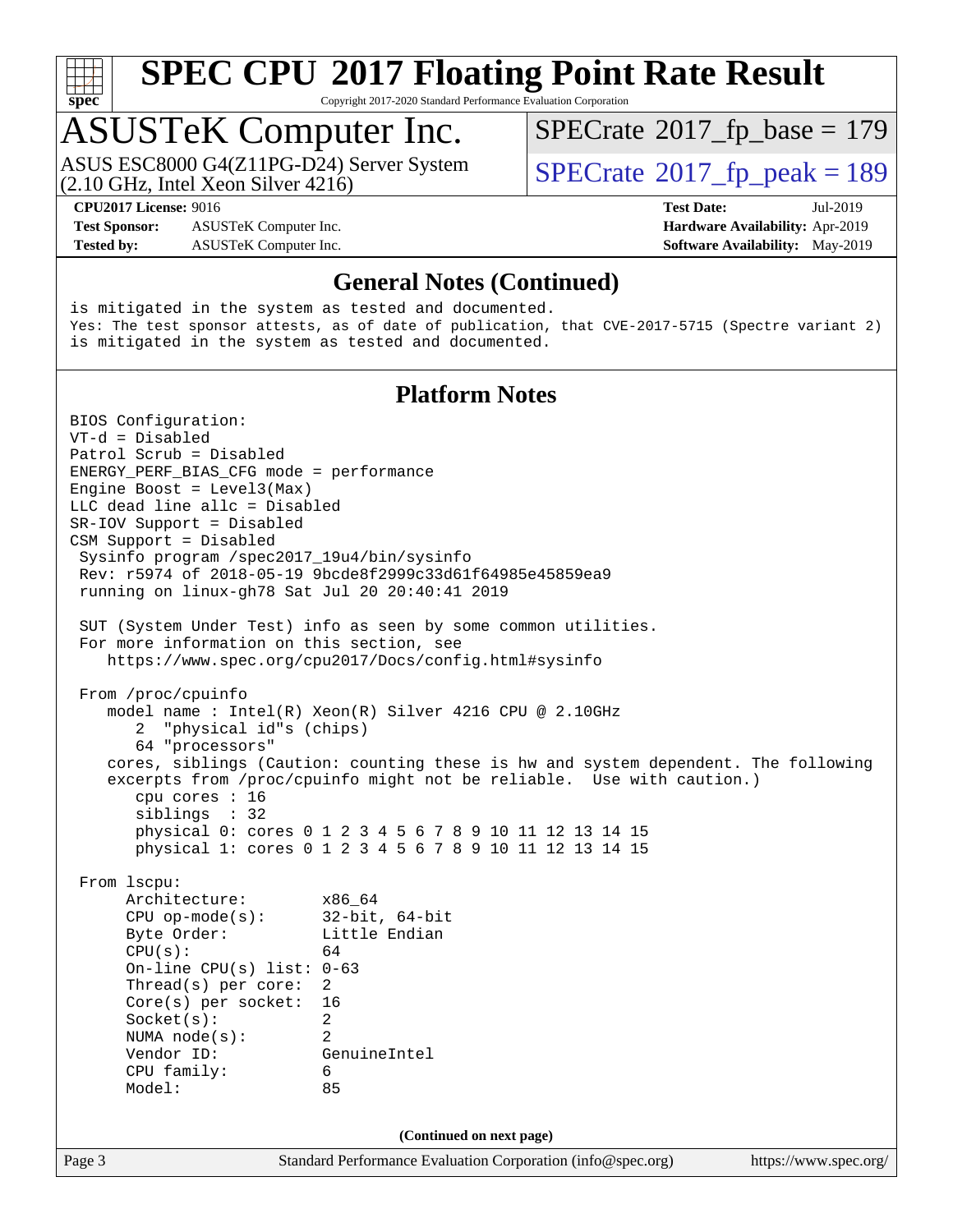

Copyright 2017-2020 Standard Performance Evaluation Corporation

# ASUSTeK Computer Inc.<br>ASUS ESC8000 G4(Z11PG-D24) Server System

(2.10 GHz, Intel Xeon Silver 4216)

 $SPECrate$ <sup>®</sup>[2017\\_fp\\_base =](http://www.spec.org/auto/cpu2017/Docs/result-fields.html#SPECrate2017fpbase) 179

**[Test Sponsor:](http://www.spec.org/auto/cpu2017/Docs/result-fields.html#TestSponsor)** ASUSTeK Computer Inc. **[Hardware Availability:](http://www.spec.org/auto/cpu2017/Docs/result-fields.html#HardwareAvailability)** Apr-2019

 $SPECTate@2017_fp\_peak = 189$ 

**[CPU2017 License:](http://www.spec.org/auto/cpu2017/Docs/result-fields.html#CPU2017License)** 9016 **[Test Date:](http://www.spec.org/auto/cpu2017/Docs/result-fields.html#TestDate)** Jul-2019 **[Tested by:](http://www.spec.org/auto/cpu2017/Docs/result-fields.html#Testedby)** ASUSTeK Computer Inc. **[Software Availability:](http://www.spec.org/auto/cpu2017/Docs/result-fields.html#SoftwareAvailability)** May-2019

#### **[Platform Notes \(Continued\)](http://www.spec.org/auto/cpu2017/Docs/result-fields.html#PlatformNotes)**

| Model name:                                                                             | $Intel(R) Xeon(R) Silver 4216 CPU @ 2.10GHz$                                         |  |  |  |  |
|-----------------------------------------------------------------------------------------|--------------------------------------------------------------------------------------|--|--|--|--|
| Stepping:                                                                               | б.                                                                                   |  |  |  |  |
| CPU MHz:                                                                                | 2100.000                                                                             |  |  |  |  |
| CPU max MHz:                                                                            | 3200.0000                                                                            |  |  |  |  |
| CPU min MHz:                                                                            | 800.0000                                                                             |  |  |  |  |
| BogoMIPS:                                                                               | 4200.00                                                                              |  |  |  |  |
| Virtualization:                                                                         | $VT - x$                                                                             |  |  |  |  |
| L1d cache:                                                                              | 32K                                                                                  |  |  |  |  |
| Lli cache:                                                                              | 32K                                                                                  |  |  |  |  |
| $L2$ cache:                                                                             | 1024K                                                                                |  |  |  |  |
| L3 cache:                                                                               | 22528K                                                                               |  |  |  |  |
| NUMA node0 CPU(s): 0-15,32-47                                                           |                                                                                      |  |  |  |  |
| NUMA nodel $CPU(s): 16-31, 48-63$                                                       |                                                                                      |  |  |  |  |
| Flaqs:                                                                                  | fpu vme de pse tsc msr pae mce cx8 apic sep mtrr pge mca cmov                        |  |  |  |  |
|                                                                                         | pat pse36 clflush dts acpi mmx fxsr sse sse2 ss ht tm pbe syscall nx pdpelgb rdtscp  |  |  |  |  |
|                                                                                         | lm constant_tsc art arch_perfmon pebs bts rep_good nopl xtopology nonstop_tsc cpuid  |  |  |  |  |
|                                                                                         | aperfmperf tsc_known_freq pni pclmulqdq dtes64 monitor ds_cpl vmx smx est tm2 ssse3  |  |  |  |  |
|                                                                                         | sdbg fma cx16 xtpr pdcm pcid dca sse4_1 sse4_2 x2apic movbe popcnt                   |  |  |  |  |
|                                                                                         | tsc_deadline_timer aes xsave avx f16c rdrand lahf_lm abm 3dnowprefetch cpuid_fault   |  |  |  |  |
|                                                                                         | epb cat_13 cdp_13 invpcid_single mba tpr_shadow vnmi flexpriority ept vpid fsgsbase  |  |  |  |  |
|                                                                                         | tsc_adjust bmil hle avx2 smep bmi2 erms invpcid rtm cqm mpx rdt_a avx512f avx512dq   |  |  |  |  |
|                                                                                         | rdseed adx smap clflushopt clwb intel_pt avx512cd avx512bw avx512vl xsaveopt xsavec  |  |  |  |  |
|                                                                                         | xgetbvl xsaves cqm_llc cqm_occup_llc cqm_mbm_total cqm_mbm_local ibpb ibrs stibp     |  |  |  |  |
|                                                                                         | dtherm ida arat pln pts hwp hwp_act_window hwp_epp hwp_pkg_req pku ospke avx512_vnni |  |  |  |  |
| arch_capabilities ssbd                                                                  |                                                                                      |  |  |  |  |
|                                                                                         |                                                                                      |  |  |  |  |
| /proc/cpuinfo cache data                                                                |                                                                                      |  |  |  |  |
| cache size : 22528 KB                                                                   |                                                                                      |  |  |  |  |
|                                                                                         |                                                                                      |  |  |  |  |
|                                                                                         | From numactl --hardware WARNING: a numactl 'node' might or might not correspond to a |  |  |  |  |
| physical chip.                                                                          |                                                                                      |  |  |  |  |
| $available: 2 nodes (0-1)$                                                              |                                                                                      |  |  |  |  |
| node 0 cpus: 0 1 2 3 4 5 6 7 8 9 10 11 12 13 14 15 32 33 34 35 36 37 38 39 40 41 42 43  |                                                                                      |  |  |  |  |
| 44 45 46 47                                                                             |                                                                                      |  |  |  |  |
| node 0 size: 385546 MB                                                                  |                                                                                      |  |  |  |  |
| node 0 free: 384050 MB                                                                  |                                                                                      |  |  |  |  |
| node 1 cpus: 16 17 18 19 20 21 22 23 24 25 26 27 28 29 30 31 48 49 50 51 52 53 54 55 56 |                                                                                      |  |  |  |  |
| 57 58 59 60 61 62 63                                                                    |                                                                                      |  |  |  |  |
| node 1 size: 387020 MB                                                                  |                                                                                      |  |  |  |  |
| node 1 free: 385694 MB                                                                  |                                                                                      |  |  |  |  |
| node distances:                                                                         |                                                                                      |  |  |  |  |
| node<br>0<br>1                                                                          |                                                                                      |  |  |  |  |
| 0:<br>10<br>21                                                                          |                                                                                      |  |  |  |  |
| 1:<br>21<br>10                                                                          |                                                                                      |  |  |  |  |
|                                                                                         |                                                                                      |  |  |  |  |
| From /proc/meminfo<br>791107708 kB                                                      |                                                                                      |  |  |  |  |
| MemTotal:                                                                               |                                                                                      |  |  |  |  |
|                                                                                         |                                                                                      |  |  |  |  |
|                                                                                         | (Continued on next page)                                                             |  |  |  |  |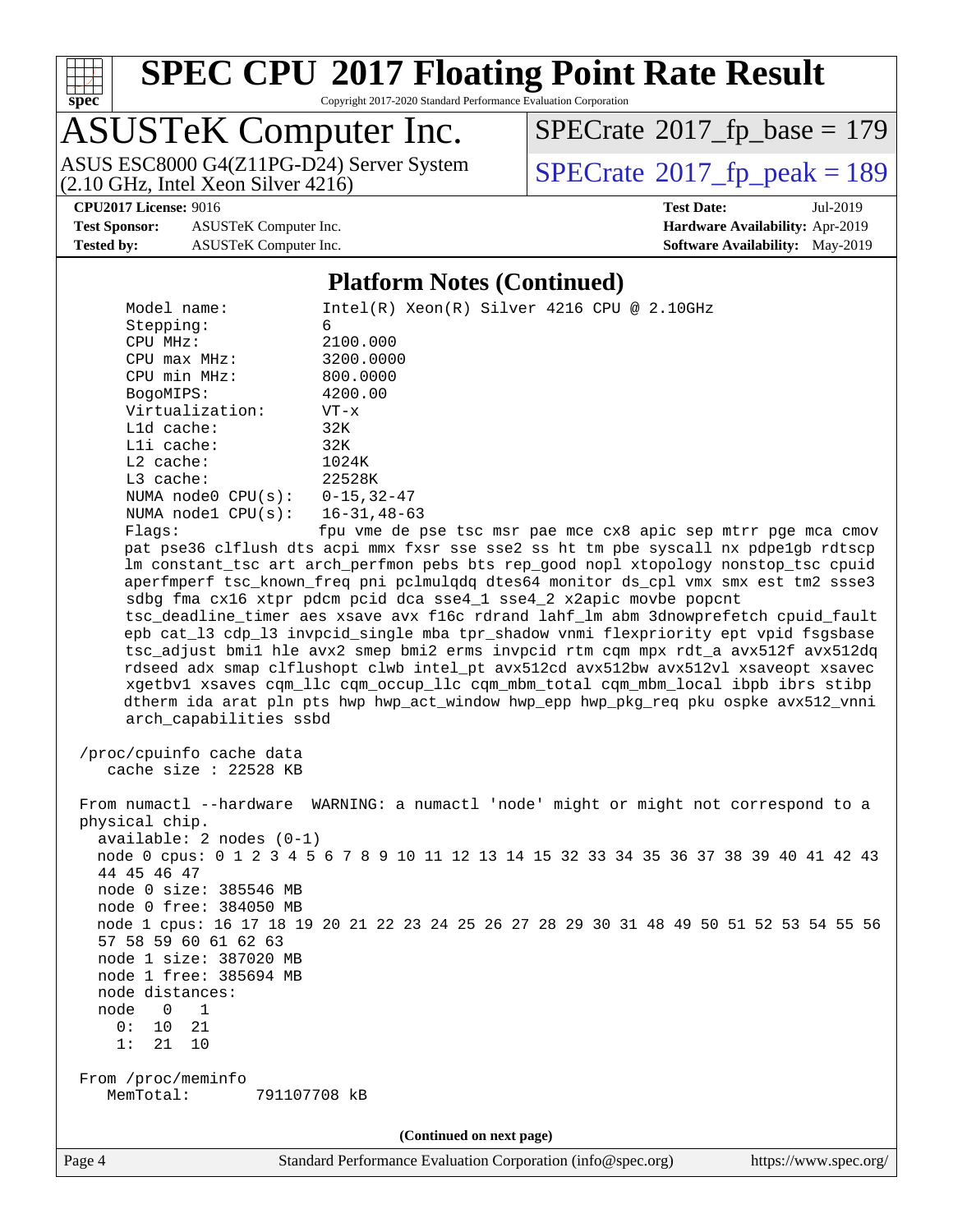

Copyright 2017-2020 Standard Performance Evaluation Corporation

### ASUSTeK Computer Inc.

(2.10 GHz, Intel Xeon Silver 4216) ASUS ESC8000 G4(Z11PG-D24) Server System  $\sqrt{\text{SPECrate}^{\otimes}2017\_fp\_peak} = 189$  $\sqrt{\text{SPECrate}^{\otimes}2017\_fp\_peak} = 189$  $\sqrt{\text{SPECrate}^{\otimes}2017\_fp\_peak} = 189$ 

 $SPECTate$ <sup>®</sup>[2017\\_fp\\_base =](http://www.spec.org/auto/cpu2017/Docs/result-fields.html#SPECrate2017fpbase) 179

**[Test Sponsor:](http://www.spec.org/auto/cpu2017/Docs/result-fields.html#TestSponsor)** ASUSTeK Computer Inc. **[Hardware Availability:](http://www.spec.org/auto/cpu2017/Docs/result-fields.html#HardwareAvailability)** Apr-2019 **[Tested by:](http://www.spec.org/auto/cpu2017/Docs/result-fields.html#Testedby)** ASUSTeK Computer Inc. **[Software Availability:](http://www.spec.org/auto/cpu2017/Docs/result-fields.html#SoftwareAvailability)** May-2019

**[CPU2017 License:](http://www.spec.org/auto/cpu2017/Docs/result-fields.html#CPU2017License)** 9016 **[Test Date:](http://www.spec.org/auto/cpu2017/Docs/result-fields.html#TestDate)** Jul-2019

#### **[Platform Notes \(Continued\)](http://www.spec.org/auto/cpu2017/Docs/result-fields.html#PlatformNotes)**

 HugePages\_Total: 0 Hugepagesize: 2048 kB From /etc/\*release\* /etc/\*version\* os-release: NAME="SLES" VERSION="15" VERSION\_ID="15" PRETTY\_NAME="SUSE Linux Enterprise Server 15" ID="sles" ID\_LIKE="suse" ANSI\_COLOR="0;32" CPE\_NAME="cpe:/o:suse:sles:15" uname -a: Linux linux-gh78 4.12.14-23-default #1 SMP Tue May 29 21:04:44 UTC 2018 (cd0437b) x86\_64 x86\_64 x86\_64 GNU/Linux Kernel self-reported vulnerability status: CVE-2017-5754 (Meltdown): Not affected CVE-2017-5753 (Spectre variant 1): Mitigation: \_\_user pointer sanitization CVE-2017-5715 (Spectre variant 2): Mitigation: Indirect Branch Restricted Speculation, IBPB, IBRS\_FW run-level 3 Jul 19 10:25 SPEC is set to: /spec2017\_19u4 Filesystem Type Size Used Avail Use% Mounted on /dev/sda4 xfs 929G 15G 914G 2% / Additional information from dmidecode follows. WARNING: Use caution when you interpret this section. The 'dmidecode' program reads system data which is "intended to allow hardware to be accurately determined", but the intent may not be met, as there are frequent changes to hardware, firmware, and the "DMTF SMBIOS" standard. BIOS American Megatrends Inc. 5102 02/11/2019 Memory: 24x Samsung M393A4K40CB2-CVF 32 GB 2 rank 2933, configured at 2400 (End of data from sysinfo program) **[Compiler Version Notes](http://www.spec.org/auto/cpu2017/Docs/result-fields.html#CompilerVersionNotes)** ============================================================================== C | 519.lbm\_r(base, peak) 538.imagick\_r(base, peak) | 544.nab\_r(base, peak)

**(Continued on next page)**

Page 5 Standard Performance Evaluation Corporation [\(info@spec.org\)](mailto:info@spec.org) <https://www.spec.org/>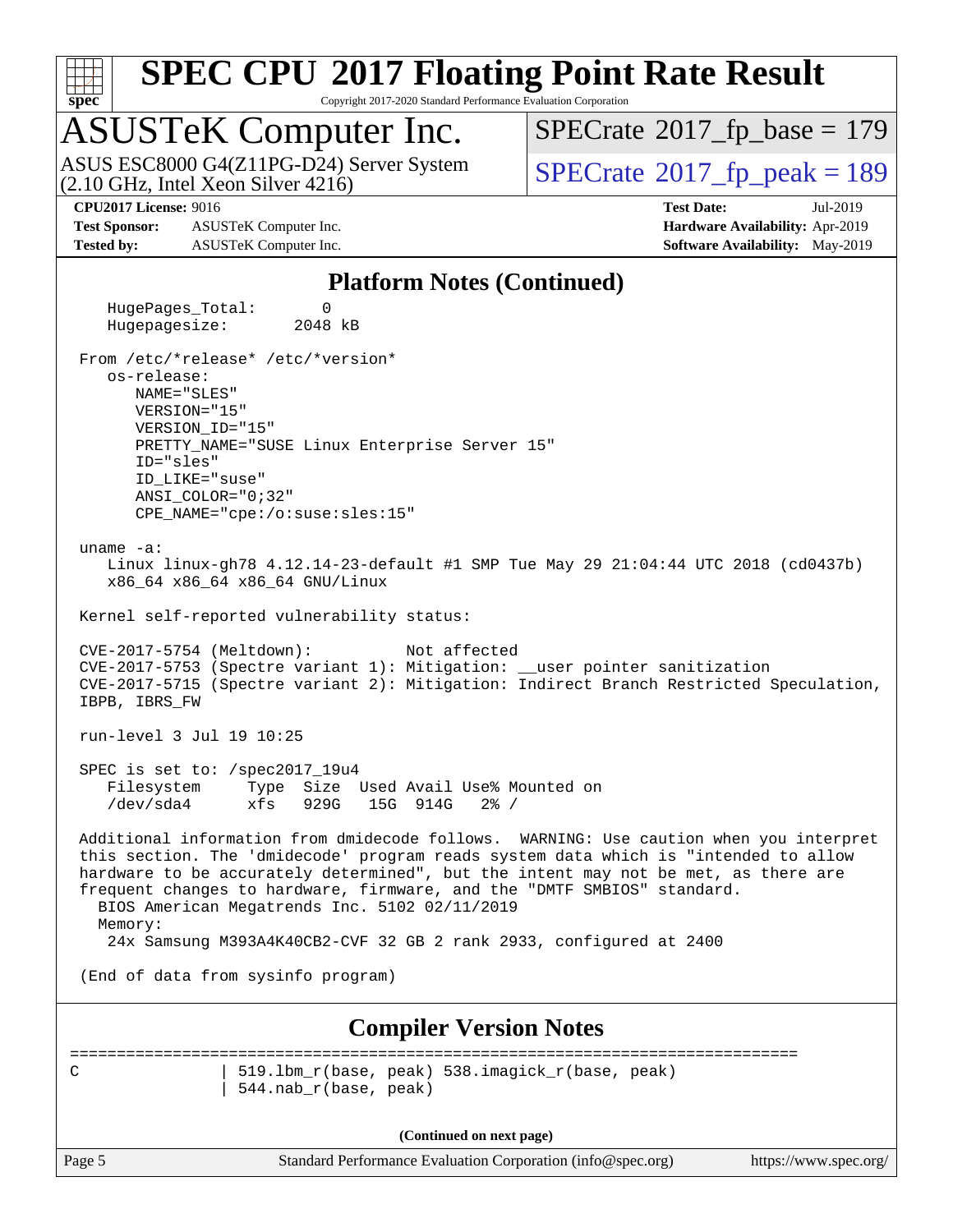

Copyright 2017-2020 Standard Performance Evaluation Corporation

### ASUSTeK Computer Inc.

ASUS ESC8000 G4(Z11PG-D24) Server System  $(2.10 \text{ GHz}, \text{ Intel Xeon Silver } 4216)$ 

 $SPECrate$ <sup>®</sup>[2017\\_fp\\_base =](http://www.spec.org/auto/cpu2017/Docs/result-fields.html#SPECrate2017fpbase) 179

**[Test Sponsor:](http://www.spec.org/auto/cpu2017/Docs/result-fields.html#TestSponsor)** ASUSTeK Computer Inc. **[Hardware Availability:](http://www.spec.org/auto/cpu2017/Docs/result-fields.html#HardwareAvailability)** Apr-2019 **[Tested by:](http://www.spec.org/auto/cpu2017/Docs/result-fields.html#Testedby)** ASUSTeK Computer Inc. **[Software Availability:](http://www.spec.org/auto/cpu2017/Docs/result-fields.html#SoftwareAvailability)** May-2019

**[CPU2017 License:](http://www.spec.org/auto/cpu2017/Docs/result-fields.html#CPU2017License)** 9016 **[Test Date:](http://www.spec.org/auto/cpu2017/Docs/result-fields.html#TestDate)** Jul-2019

#### **[Compiler Version Notes \(Continued\)](http://www.spec.org/auto/cpu2017/Docs/result-fields.html#CompilerVersionNotes)**

| Standard Performance Evaluation Corporation (info@spec.org)<br>Page 6<br>https://www.spec.org/                                                                                           |
|------------------------------------------------------------------------------------------------------------------------------------------------------------------------------------------|
| (Continued on next page)                                                                                                                                                                 |
| $Intel(R)$ Fortran Intel(R) 64 Compiler for applications running on Intel(R)<br>64, Version 19.0.4.227 Build 20190416<br>Copyright (C) 1985-2019 Intel Corporation. All rights reserved. |
| 503.bwaves_r(base, peak) 549.fotonik3d_r(base, peak)<br>Fortran<br>554.roms_r(base, peak)                                                                                                |
|                                                                                                                                                                                          |
| Copyright (C) 1985-2019 Intel Corporation. All rights reserved.<br>----------------------------------                                                                                    |
| $Intel(R)$ Fortran Intel(R) 64 Compiler for applications running on Intel(R)<br>64, Version 19.0.4.227 Build 20190416                                                                    |
| Version 19.0.4.227 Build 20190416<br>Copyright (C) 1985-2019 Intel Corporation. All rights reserved.                                                                                     |
| Version 19.0.4.227 Build 20190416<br>Copyright (C) 1985-2019 Intel Corporation. All rights reserved.<br>Intel(R) C Intel(R) 64 Compiler for applications running on Intel(R) 64,         |
| Intel(R) $C++$ Intel(R) 64 Compiler for applications running on Intel(R) 64,                                                                                                             |
| $C++$ , C, Fortran   507.cactuBSSN_r(base, peak)                                                                                                                                         |
| ---------------------                                                                                                                                                                    |
| Version 19.0.4.227 Build 20190416<br>Copyright (C) 1985-2019 Intel Corporation. All rights reserved.                                                                                     |
| Copyright (C) 1985-2019 Intel Corporation. All rights reserved.<br>Intel(R) C Intel(R) 64 Compiler for applications running on Intel(R) 64,                                              |
| Intel(R) $C++$ Intel(R) 64 Compiler for applications running on Intel(R) 64,<br>Version 19.0.4.227 Build 20190416                                                                        |
| C++, C $ 511.povray_r(base, peak) 526.blender_r(base, peak)$                                                                                                                             |
|                                                                                                                                                                                          |
| Copyright (C) 1985-2019 Intel Corporation. All rights reserved.<br>--------------------                                                                                                  |
| Intel(R) $C++$ Intel(R) 64 Compiler for applications running on Intel(R) 64,<br>Version 19.0.4.227 Build 20190416                                                                        |
| 508.namd_r(base, peak) 510.parest_r(base, peak)<br>$C++$                                                                                                                                 |
|                                                                                                                                                                                          |
| Copyright (C) 1985-2019 Intel Corporation. All rights reserved.                                                                                                                          |
| Intel(R) C Intel(R) 64 Compiler for applications running on Intel(R) 64,<br>Version 19.0.4.227 Build 20190416                                                                            |
|                                                                                                                                                                                          |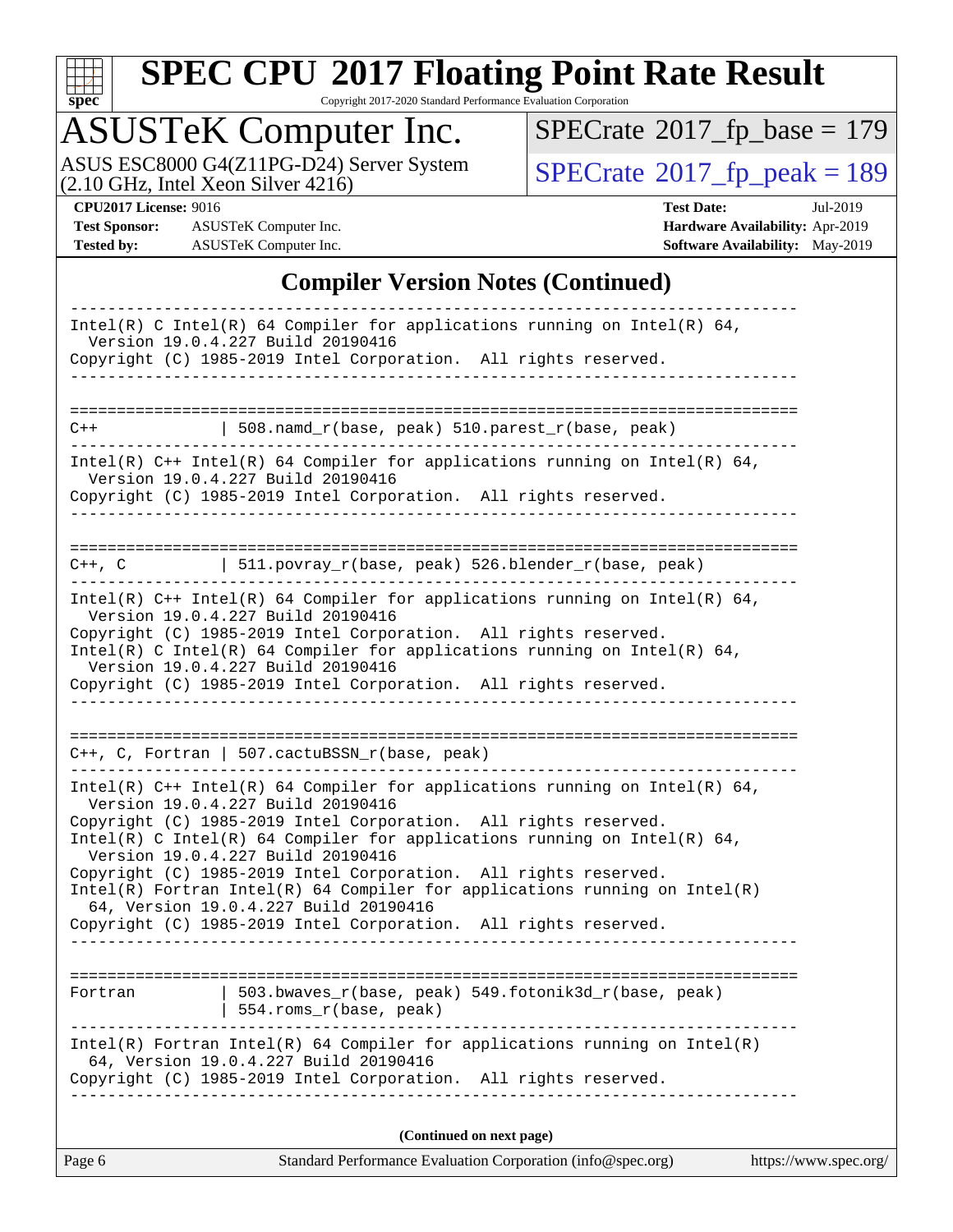

Copyright 2017-2020 Standard Performance Evaluation Corporation

# ASUSTeK Computer Inc.<br>ASUS ESC8000 G4(Z11PG-D24) Server System

(2.10 GHz, Intel Xeon Silver 4216)

 $SPECTate$ <sup>®</sup>[2017\\_fp\\_base =](http://www.spec.org/auto/cpu2017/Docs/result-fields.html#SPECrate2017fpbase) 179

 $SPECTate<sup>®</sup>2017<sub>fr</sub>peak = 189$ 

**[Test Sponsor:](http://www.spec.org/auto/cpu2017/Docs/result-fields.html#TestSponsor)** ASUSTeK Computer Inc. **[Hardware Availability:](http://www.spec.org/auto/cpu2017/Docs/result-fields.html#HardwareAvailability)** Apr-2019 **[Tested by:](http://www.spec.org/auto/cpu2017/Docs/result-fields.html#Testedby)** ASUSTeK Computer Inc. **[Software Availability:](http://www.spec.org/auto/cpu2017/Docs/result-fields.html#SoftwareAvailability)** May-2019

**[CPU2017 License:](http://www.spec.org/auto/cpu2017/Docs/result-fields.html#CPU2017License)** 9016 **[Test Date:](http://www.spec.org/auto/cpu2017/Docs/result-fields.html#TestDate)** Jul-2019

#### **[Compiler Version Notes \(Continued\)](http://www.spec.org/auto/cpu2017/Docs/result-fields.html#CompilerVersionNotes)**

============================================================================== Fortran, C | 521.wrf\_r(base, peak) 527.cam4\_r(base, peak) ------------------------------------------------------------------------------ Intel(R) Fortran Intel(R) 64 Compiler for applications running on Intel(R) 64, Version 19.0.4.227 Build 20190416 Copyright (C) 1985-2019 Intel Corporation. All rights reserved. Intel(R) C Intel(R) 64 Compiler for applications running on Intel(R)  $64$ , Version 19.0.4.227 Build 20190416 Copyright (C) 1985-2019 Intel Corporation. All rights reserved. ------------------------------------------------------------------------------

#### **[Base Compiler Invocation](http://www.spec.org/auto/cpu2017/Docs/result-fields.html#BaseCompilerInvocation)**

[C benchmarks](http://www.spec.org/auto/cpu2017/Docs/result-fields.html#Cbenchmarks): [icc -m64 -std=c11](http://www.spec.org/cpu2017/results/res2019q3/cpu2017-20190805-16605.flags.html#user_CCbase_intel_icc_64bit_c11_33ee0cdaae7deeeab2a9725423ba97205ce30f63b9926c2519791662299b76a0318f32ddfffdc46587804de3178b4f9328c46fa7c2b0cd779d7a61945c91cd35)

[C++ benchmarks:](http://www.spec.org/auto/cpu2017/Docs/result-fields.html#CXXbenchmarks) [icpc -m64](http://www.spec.org/cpu2017/results/res2019q3/cpu2017-20190805-16605.flags.html#user_CXXbase_intel_icpc_64bit_4ecb2543ae3f1412ef961e0650ca070fec7b7afdcd6ed48761b84423119d1bf6bdf5cad15b44d48e7256388bc77273b966e5eb805aefd121eb22e9299b2ec9d9)

[Fortran benchmarks](http://www.spec.org/auto/cpu2017/Docs/result-fields.html#Fortranbenchmarks): [ifort -m64](http://www.spec.org/cpu2017/results/res2019q3/cpu2017-20190805-16605.flags.html#user_FCbase_intel_ifort_64bit_24f2bb282fbaeffd6157abe4f878425411749daecae9a33200eee2bee2fe76f3b89351d69a8130dd5949958ce389cf37ff59a95e7a40d588e8d3a57e0c3fd751)

[Benchmarks using both Fortran and C](http://www.spec.org/auto/cpu2017/Docs/result-fields.html#BenchmarksusingbothFortranandC): [ifort -m64](http://www.spec.org/cpu2017/results/res2019q3/cpu2017-20190805-16605.flags.html#user_CC_FCbase_intel_ifort_64bit_24f2bb282fbaeffd6157abe4f878425411749daecae9a33200eee2bee2fe76f3b89351d69a8130dd5949958ce389cf37ff59a95e7a40d588e8d3a57e0c3fd751) [icc -m64 -std=c11](http://www.spec.org/cpu2017/results/res2019q3/cpu2017-20190805-16605.flags.html#user_CC_FCbase_intel_icc_64bit_c11_33ee0cdaae7deeeab2a9725423ba97205ce30f63b9926c2519791662299b76a0318f32ddfffdc46587804de3178b4f9328c46fa7c2b0cd779d7a61945c91cd35)

[Benchmarks using both C and C++](http://www.spec.org/auto/cpu2017/Docs/result-fields.html#BenchmarksusingbothCandCXX): [icpc -m64](http://www.spec.org/cpu2017/results/res2019q3/cpu2017-20190805-16605.flags.html#user_CC_CXXbase_intel_icpc_64bit_4ecb2543ae3f1412ef961e0650ca070fec7b7afdcd6ed48761b84423119d1bf6bdf5cad15b44d48e7256388bc77273b966e5eb805aefd121eb22e9299b2ec9d9) [icc -m64 -std=c11](http://www.spec.org/cpu2017/results/res2019q3/cpu2017-20190805-16605.flags.html#user_CC_CXXbase_intel_icc_64bit_c11_33ee0cdaae7deeeab2a9725423ba97205ce30f63b9926c2519791662299b76a0318f32ddfffdc46587804de3178b4f9328c46fa7c2b0cd779d7a61945c91cd35)

[Benchmarks using Fortran, C, and C++:](http://www.spec.org/auto/cpu2017/Docs/result-fields.html#BenchmarksusingFortranCandCXX) [icpc -m64](http://www.spec.org/cpu2017/results/res2019q3/cpu2017-20190805-16605.flags.html#user_CC_CXX_FCbase_intel_icpc_64bit_4ecb2543ae3f1412ef961e0650ca070fec7b7afdcd6ed48761b84423119d1bf6bdf5cad15b44d48e7256388bc77273b966e5eb805aefd121eb22e9299b2ec9d9) [icc -m64 -std=c11](http://www.spec.org/cpu2017/results/res2019q3/cpu2017-20190805-16605.flags.html#user_CC_CXX_FCbase_intel_icc_64bit_c11_33ee0cdaae7deeeab2a9725423ba97205ce30f63b9926c2519791662299b76a0318f32ddfffdc46587804de3178b4f9328c46fa7c2b0cd779d7a61945c91cd35) [ifort -m64](http://www.spec.org/cpu2017/results/res2019q3/cpu2017-20190805-16605.flags.html#user_CC_CXX_FCbase_intel_ifort_64bit_24f2bb282fbaeffd6157abe4f878425411749daecae9a33200eee2bee2fe76f3b89351d69a8130dd5949958ce389cf37ff59a95e7a40d588e8d3a57e0c3fd751)

#### **[Base Portability Flags](http://www.spec.org/auto/cpu2017/Docs/result-fields.html#BasePortabilityFlags)**

 503.bwaves\_r: [-DSPEC\\_LP64](http://www.spec.org/cpu2017/results/res2019q3/cpu2017-20190805-16605.flags.html#suite_basePORTABILITY503_bwaves_r_DSPEC_LP64) 507.cactuBSSN\_r: [-DSPEC\\_LP64](http://www.spec.org/cpu2017/results/res2019q3/cpu2017-20190805-16605.flags.html#suite_basePORTABILITY507_cactuBSSN_r_DSPEC_LP64) 508.namd\_r: [-DSPEC\\_LP64](http://www.spec.org/cpu2017/results/res2019q3/cpu2017-20190805-16605.flags.html#suite_basePORTABILITY508_namd_r_DSPEC_LP64) 510.parest\_r: [-DSPEC\\_LP64](http://www.spec.org/cpu2017/results/res2019q3/cpu2017-20190805-16605.flags.html#suite_basePORTABILITY510_parest_r_DSPEC_LP64) 511.povray\_r: [-DSPEC\\_LP64](http://www.spec.org/cpu2017/results/res2019q3/cpu2017-20190805-16605.flags.html#suite_basePORTABILITY511_povray_r_DSPEC_LP64) 519.lbm\_r: [-DSPEC\\_LP64](http://www.spec.org/cpu2017/results/res2019q3/cpu2017-20190805-16605.flags.html#suite_basePORTABILITY519_lbm_r_DSPEC_LP64) 521.wrf\_r: [-DSPEC\\_LP64](http://www.spec.org/cpu2017/results/res2019q3/cpu2017-20190805-16605.flags.html#suite_basePORTABILITY521_wrf_r_DSPEC_LP64) [-DSPEC\\_CASE\\_FLAG](http://www.spec.org/cpu2017/results/res2019q3/cpu2017-20190805-16605.flags.html#b521.wrf_r_baseCPORTABILITY_DSPEC_CASE_FLAG) [-convert big\\_endian](http://www.spec.org/cpu2017/results/res2019q3/cpu2017-20190805-16605.flags.html#user_baseFPORTABILITY521_wrf_r_convert_big_endian_c3194028bc08c63ac5d04de18c48ce6d347e4e562e8892b8bdbdc0214820426deb8554edfa529a3fb25a586e65a3d812c835984020483e7e73212c4d31a38223) 526.blender\_r: [-DSPEC\\_LP64](http://www.spec.org/cpu2017/results/res2019q3/cpu2017-20190805-16605.flags.html#suite_basePORTABILITY526_blender_r_DSPEC_LP64) [-DSPEC\\_LINUX](http://www.spec.org/cpu2017/results/res2019q3/cpu2017-20190805-16605.flags.html#b526.blender_r_baseCPORTABILITY_DSPEC_LINUX) [-funsigned-char](http://www.spec.org/cpu2017/results/res2019q3/cpu2017-20190805-16605.flags.html#user_baseCPORTABILITY526_blender_r_force_uchar_40c60f00ab013830e2dd6774aeded3ff59883ba5a1fc5fc14077f794d777847726e2a5858cbc7672e36e1b067e7e5c1d9a74f7176df07886a243d7cc18edfe67) 527.cam4\_r: [-DSPEC\\_LP64](http://www.spec.org/cpu2017/results/res2019q3/cpu2017-20190805-16605.flags.html#suite_basePORTABILITY527_cam4_r_DSPEC_LP64) [-DSPEC\\_CASE\\_FLAG](http://www.spec.org/cpu2017/results/res2019q3/cpu2017-20190805-16605.flags.html#b527.cam4_r_baseCPORTABILITY_DSPEC_CASE_FLAG)

**(Continued on next page)**

| Page |  |
|------|--|
|      |  |

Page 7 Standard Performance Evaluation Corporation [\(info@spec.org\)](mailto:info@spec.org) <https://www.spec.org/>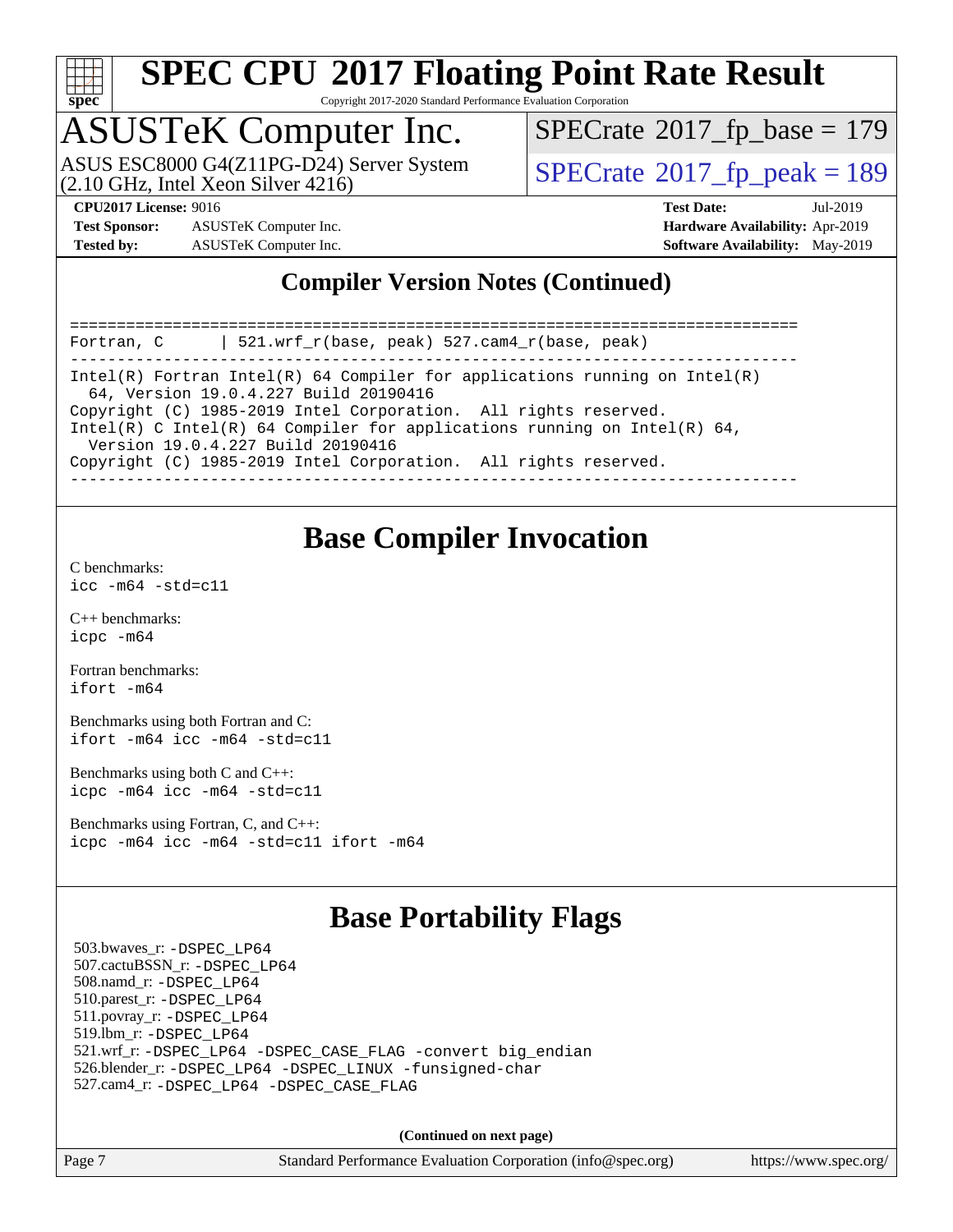

Copyright 2017-2020 Standard Performance Evaluation Corporation

### ASUSTeK Computer Inc.

(2.10 GHz, Intel Xeon Silver 4216) ASUS ESC8000 G4(Z11PG-D24) Server System  $\vert$  [SPECrate](http://www.spec.org/auto/cpu2017/Docs/result-fields.html#SPECrate2017fppeak)®[2017\\_fp\\_peak = 1](http://www.spec.org/auto/cpu2017/Docs/result-fields.html#SPECrate2017fppeak)89

 $SPECTate$ <sup>®</sup>[2017\\_fp\\_base =](http://www.spec.org/auto/cpu2017/Docs/result-fields.html#SPECrate2017fpbase) 179

**[Test Sponsor:](http://www.spec.org/auto/cpu2017/Docs/result-fields.html#TestSponsor)** ASUSTeK Computer Inc. **[Hardware Availability:](http://www.spec.org/auto/cpu2017/Docs/result-fields.html#HardwareAvailability)** Apr-2019 **[Tested by:](http://www.spec.org/auto/cpu2017/Docs/result-fields.html#Testedby)** ASUSTeK Computer Inc. **[Software Availability:](http://www.spec.org/auto/cpu2017/Docs/result-fields.html#SoftwareAvailability)** May-2019

**[CPU2017 License:](http://www.spec.org/auto/cpu2017/Docs/result-fields.html#CPU2017License)** 9016 **[Test Date:](http://www.spec.org/auto/cpu2017/Docs/result-fields.html#TestDate)** Jul-2019

### **[Base Portability Flags \(Continued\)](http://www.spec.org/auto/cpu2017/Docs/result-fields.html#BasePortabilityFlags)**

 538.imagick\_r: [-DSPEC\\_LP64](http://www.spec.org/cpu2017/results/res2019q3/cpu2017-20190805-16605.flags.html#suite_basePORTABILITY538_imagick_r_DSPEC_LP64) 544.nab\_r: [-DSPEC\\_LP64](http://www.spec.org/cpu2017/results/res2019q3/cpu2017-20190805-16605.flags.html#suite_basePORTABILITY544_nab_r_DSPEC_LP64) 549.fotonik3d\_r: [-DSPEC\\_LP64](http://www.spec.org/cpu2017/results/res2019q3/cpu2017-20190805-16605.flags.html#suite_basePORTABILITY549_fotonik3d_r_DSPEC_LP64) 554.roms\_r: [-DSPEC\\_LP64](http://www.spec.org/cpu2017/results/res2019q3/cpu2017-20190805-16605.flags.html#suite_basePORTABILITY554_roms_r_DSPEC_LP64)

#### **[Base Optimization Flags](http://www.spec.org/auto/cpu2017/Docs/result-fields.html#BaseOptimizationFlags)**

[C benchmarks](http://www.spec.org/auto/cpu2017/Docs/result-fields.html#Cbenchmarks):

[-xCORE-AVX2](http://www.spec.org/cpu2017/results/res2019q3/cpu2017-20190805-16605.flags.html#user_CCbase_f-xCORE-AVX2) [-ipo](http://www.spec.org/cpu2017/results/res2019q3/cpu2017-20190805-16605.flags.html#user_CCbase_f-ipo) [-O3](http://www.spec.org/cpu2017/results/res2019q3/cpu2017-20190805-16605.flags.html#user_CCbase_f-O3) [-no-prec-div](http://www.spec.org/cpu2017/results/res2019q3/cpu2017-20190805-16605.flags.html#user_CCbase_f-no-prec-div) [-qopt-prefetch](http://www.spec.org/cpu2017/results/res2019q3/cpu2017-20190805-16605.flags.html#user_CCbase_f-qopt-prefetch) [-ffinite-math-only](http://www.spec.org/cpu2017/results/res2019q3/cpu2017-20190805-16605.flags.html#user_CCbase_f_finite_math_only_cb91587bd2077682c4b38af759c288ed7c732db004271a9512da14a4f8007909a5f1427ecbf1a0fb78ff2a814402c6114ac565ca162485bbcae155b5e4258871) [-qopt-mem-layout-trans=4](http://www.spec.org/cpu2017/results/res2019q3/cpu2017-20190805-16605.flags.html#user_CCbase_f-qopt-mem-layout-trans_fa39e755916c150a61361b7846f310bcdf6f04e385ef281cadf3647acec3f0ae266d1a1d22d972a7087a248fd4e6ca390a3634700869573d231a252c784941a8)

[C++ benchmarks:](http://www.spec.org/auto/cpu2017/Docs/result-fields.html#CXXbenchmarks)

```
-xCORE-AVX2 -ipo -O3 -no-prec-div -qopt-prefetch -ffinite-math-only
-qopt-mem-layout-trans=4
```
[Fortran benchmarks](http://www.spec.org/auto/cpu2017/Docs/result-fields.html#Fortranbenchmarks):

[-xCORE-AVX2](http://www.spec.org/cpu2017/results/res2019q3/cpu2017-20190805-16605.flags.html#user_FCbase_f-xCORE-AVX2) [-ipo](http://www.spec.org/cpu2017/results/res2019q3/cpu2017-20190805-16605.flags.html#user_FCbase_f-ipo) [-O3](http://www.spec.org/cpu2017/results/res2019q3/cpu2017-20190805-16605.flags.html#user_FCbase_f-O3) [-no-prec-div](http://www.spec.org/cpu2017/results/res2019q3/cpu2017-20190805-16605.flags.html#user_FCbase_f-no-prec-div) [-qopt-prefetch](http://www.spec.org/cpu2017/results/res2019q3/cpu2017-20190805-16605.flags.html#user_FCbase_f-qopt-prefetch) [-ffinite-math-only](http://www.spec.org/cpu2017/results/res2019q3/cpu2017-20190805-16605.flags.html#user_FCbase_f_finite_math_only_cb91587bd2077682c4b38af759c288ed7c732db004271a9512da14a4f8007909a5f1427ecbf1a0fb78ff2a814402c6114ac565ca162485bbcae155b5e4258871) [-qopt-mem-layout-trans=4](http://www.spec.org/cpu2017/results/res2019q3/cpu2017-20190805-16605.flags.html#user_FCbase_f-qopt-mem-layout-trans_fa39e755916c150a61361b7846f310bcdf6f04e385ef281cadf3647acec3f0ae266d1a1d22d972a7087a248fd4e6ca390a3634700869573d231a252c784941a8) [-auto](http://www.spec.org/cpu2017/results/res2019q3/cpu2017-20190805-16605.flags.html#user_FCbase_f-auto) [-nostandard-realloc-lhs](http://www.spec.org/cpu2017/results/res2019q3/cpu2017-20190805-16605.flags.html#user_FCbase_f_2003_std_realloc_82b4557e90729c0f113870c07e44d33d6f5a304b4f63d4c15d2d0f1fab99f5daaed73bdb9275d9ae411527f28b936061aa8b9c8f2d63842963b95c9dd6426b8a) [-align array32byte](http://www.spec.org/cpu2017/results/res2019q3/cpu2017-20190805-16605.flags.html#user_FCbase_align_array32byte_b982fe038af199962ba9a80c053b8342c548c85b40b8e86eb3cc33dee0d7986a4af373ac2d51c3f7cf710a18d62fdce2948f201cd044323541f22fc0fffc51b6)

[Benchmarks using both Fortran and C](http://www.spec.org/auto/cpu2017/Docs/result-fields.html#BenchmarksusingbothFortranandC):

[-xCORE-AVX2](http://www.spec.org/cpu2017/results/res2019q3/cpu2017-20190805-16605.flags.html#user_CC_FCbase_f-xCORE-AVX2) [-ipo](http://www.spec.org/cpu2017/results/res2019q3/cpu2017-20190805-16605.flags.html#user_CC_FCbase_f-ipo) [-O3](http://www.spec.org/cpu2017/results/res2019q3/cpu2017-20190805-16605.flags.html#user_CC_FCbase_f-O3) [-no-prec-div](http://www.spec.org/cpu2017/results/res2019q3/cpu2017-20190805-16605.flags.html#user_CC_FCbase_f-no-prec-div) [-qopt-prefetch](http://www.spec.org/cpu2017/results/res2019q3/cpu2017-20190805-16605.flags.html#user_CC_FCbase_f-qopt-prefetch) [-ffinite-math-only](http://www.spec.org/cpu2017/results/res2019q3/cpu2017-20190805-16605.flags.html#user_CC_FCbase_f_finite_math_only_cb91587bd2077682c4b38af759c288ed7c732db004271a9512da14a4f8007909a5f1427ecbf1a0fb78ff2a814402c6114ac565ca162485bbcae155b5e4258871) [-qopt-mem-layout-trans=4](http://www.spec.org/cpu2017/results/res2019q3/cpu2017-20190805-16605.flags.html#user_CC_FCbase_f-qopt-mem-layout-trans_fa39e755916c150a61361b7846f310bcdf6f04e385ef281cadf3647acec3f0ae266d1a1d22d972a7087a248fd4e6ca390a3634700869573d231a252c784941a8) [-auto](http://www.spec.org/cpu2017/results/res2019q3/cpu2017-20190805-16605.flags.html#user_CC_FCbase_f-auto) [-nostandard-realloc-lhs](http://www.spec.org/cpu2017/results/res2019q3/cpu2017-20190805-16605.flags.html#user_CC_FCbase_f_2003_std_realloc_82b4557e90729c0f113870c07e44d33d6f5a304b4f63d4c15d2d0f1fab99f5daaed73bdb9275d9ae411527f28b936061aa8b9c8f2d63842963b95c9dd6426b8a) [-align array32byte](http://www.spec.org/cpu2017/results/res2019q3/cpu2017-20190805-16605.flags.html#user_CC_FCbase_align_array32byte_b982fe038af199962ba9a80c053b8342c548c85b40b8e86eb3cc33dee0d7986a4af373ac2d51c3f7cf710a18d62fdce2948f201cd044323541f22fc0fffc51b6)

[Benchmarks using both C and C++](http://www.spec.org/auto/cpu2017/Docs/result-fields.html#BenchmarksusingbothCandCXX): [-xCORE-AVX2](http://www.spec.org/cpu2017/results/res2019q3/cpu2017-20190805-16605.flags.html#user_CC_CXXbase_f-xCORE-AVX2) [-ipo](http://www.spec.org/cpu2017/results/res2019q3/cpu2017-20190805-16605.flags.html#user_CC_CXXbase_f-ipo) [-O3](http://www.spec.org/cpu2017/results/res2019q3/cpu2017-20190805-16605.flags.html#user_CC_CXXbase_f-O3) [-no-prec-div](http://www.spec.org/cpu2017/results/res2019q3/cpu2017-20190805-16605.flags.html#user_CC_CXXbase_f-no-prec-div) [-qopt-prefetch](http://www.spec.org/cpu2017/results/res2019q3/cpu2017-20190805-16605.flags.html#user_CC_CXXbase_f-qopt-prefetch) [-ffinite-math-only](http://www.spec.org/cpu2017/results/res2019q3/cpu2017-20190805-16605.flags.html#user_CC_CXXbase_f_finite_math_only_cb91587bd2077682c4b38af759c288ed7c732db004271a9512da14a4f8007909a5f1427ecbf1a0fb78ff2a814402c6114ac565ca162485bbcae155b5e4258871) [-qopt-mem-layout-trans=4](http://www.spec.org/cpu2017/results/res2019q3/cpu2017-20190805-16605.flags.html#user_CC_CXXbase_f-qopt-mem-layout-trans_fa39e755916c150a61361b7846f310bcdf6f04e385ef281cadf3647acec3f0ae266d1a1d22d972a7087a248fd4e6ca390a3634700869573d231a252c784941a8)

[Benchmarks using Fortran, C, and C++:](http://www.spec.org/auto/cpu2017/Docs/result-fields.html#BenchmarksusingFortranCandCXX) [-xCORE-AVX2](http://www.spec.org/cpu2017/results/res2019q3/cpu2017-20190805-16605.flags.html#user_CC_CXX_FCbase_f-xCORE-AVX2) [-ipo](http://www.spec.org/cpu2017/results/res2019q3/cpu2017-20190805-16605.flags.html#user_CC_CXX_FCbase_f-ipo) [-O3](http://www.spec.org/cpu2017/results/res2019q3/cpu2017-20190805-16605.flags.html#user_CC_CXX_FCbase_f-O3) [-no-prec-div](http://www.spec.org/cpu2017/results/res2019q3/cpu2017-20190805-16605.flags.html#user_CC_CXX_FCbase_f-no-prec-div) [-qopt-prefetch](http://www.spec.org/cpu2017/results/res2019q3/cpu2017-20190805-16605.flags.html#user_CC_CXX_FCbase_f-qopt-prefetch) [-ffinite-math-only](http://www.spec.org/cpu2017/results/res2019q3/cpu2017-20190805-16605.flags.html#user_CC_CXX_FCbase_f_finite_math_only_cb91587bd2077682c4b38af759c288ed7c732db004271a9512da14a4f8007909a5f1427ecbf1a0fb78ff2a814402c6114ac565ca162485bbcae155b5e4258871) [-qopt-mem-layout-trans=4](http://www.spec.org/cpu2017/results/res2019q3/cpu2017-20190805-16605.flags.html#user_CC_CXX_FCbase_f-qopt-mem-layout-trans_fa39e755916c150a61361b7846f310bcdf6f04e385ef281cadf3647acec3f0ae266d1a1d22d972a7087a248fd4e6ca390a3634700869573d231a252c784941a8) [-auto](http://www.spec.org/cpu2017/results/res2019q3/cpu2017-20190805-16605.flags.html#user_CC_CXX_FCbase_f-auto) [-nostandard-realloc-lhs](http://www.spec.org/cpu2017/results/res2019q3/cpu2017-20190805-16605.flags.html#user_CC_CXX_FCbase_f_2003_std_realloc_82b4557e90729c0f113870c07e44d33d6f5a304b4f63d4c15d2d0f1fab99f5daaed73bdb9275d9ae411527f28b936061aa8b9c8f2d63842963b95c9dd6426b8a) [-align array32byte](http://www.spec.org/cpu2017/results/res2019q3/cpu2017-20190805-16605.flags.html#user_CC_CXX_FCbase_align_array32byte_b982fe038af199962ba9a80c053b8342c548c85b40b8e86eb3cc33dee0d7986a4af373ac2d51c3f7cf710a18d62fdce2948f201cd044323541f22fc0fffc51b6)

#### **[Peak Compiler Invocation](http://www.spec.org/auto/cpu2017/Docs/result-fields.html#PeakCompilerInvocation)**

[C benchmarks](http://www.spec.org/auto/cpu2017/Docs/result-fields.html#Cbenchmarks): [icc -m64 -std=c11](http://www.spec.org/cpu2017/results/res2019q3/cpu2017-20190805-16605.flags.html#user_CCpeak_intel_icc_64bit_c11_33ee0cdaae7deeeab2a9725423ba97205ce30f63b9926c2519791662299b76a0318f32ddfffdc46587804de3178b4f9328c46fa7c2b0cd779d7a61945c91cd35)

[C++ benchmarks:](http://www.spec.org/auto/cpu2017/Docs/result-fields.html#CXXbenchmarks) [icpc -m64](http://www.spec.org/cpu2017/results/res2019q3/cpu2017-20190805-16605.flags.html#user_CXXpeak_intel_icpc_64bit_4ecb2543ae3f1412ef961e0650ca070fec7b7afdcd6ed48761b84423119d1bf6bdf5cad15b44d48e7256388bc77273b966e5eb805aefd121eb22e9299b2ec9d9)

**(Continued on next page)**

Page 8 Standard Performance Evaluation Corporation [\(info@spec.org\)](mailto:info@spec.org) <https://www.spec.org/>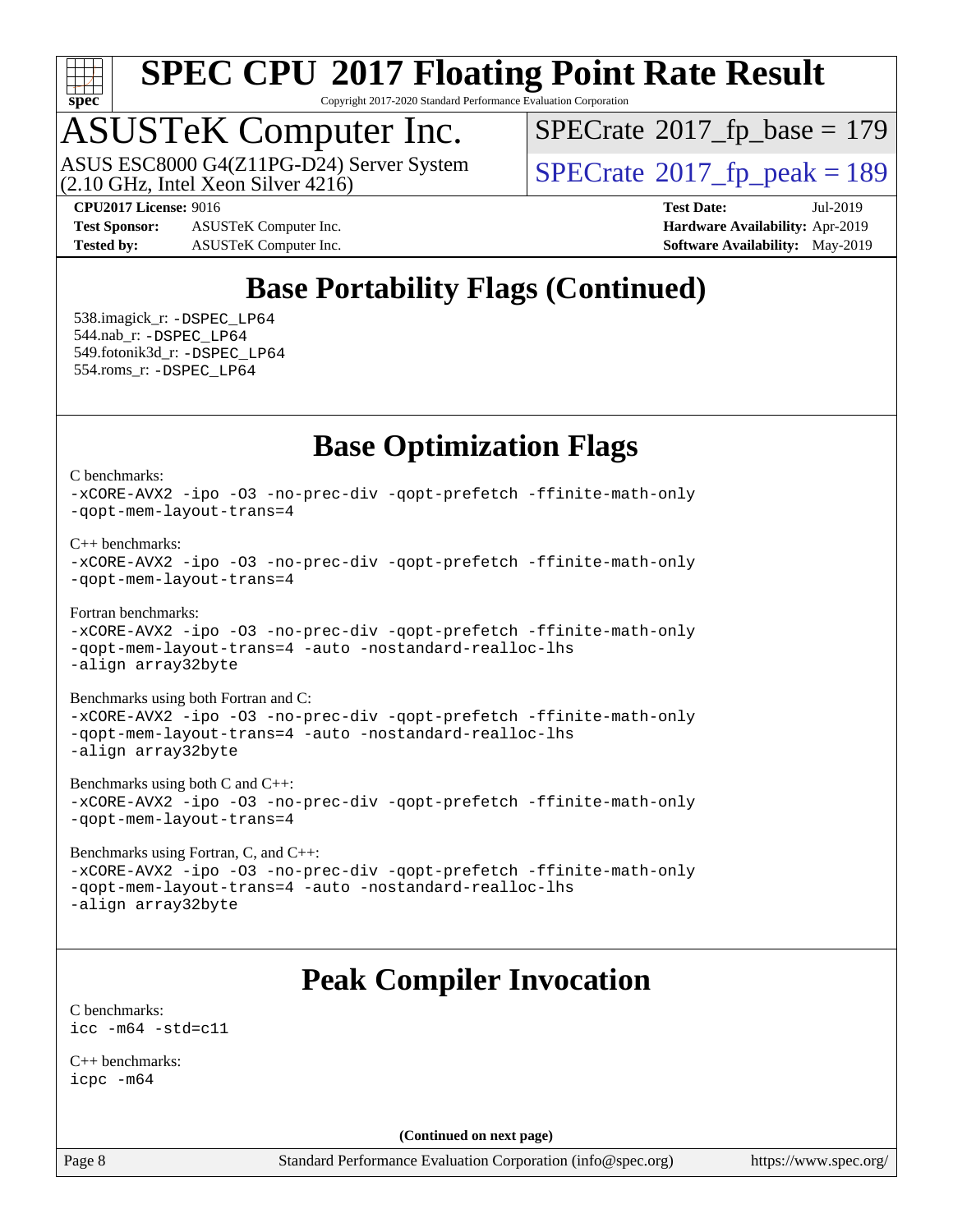

Copyright 2017-2020 Standard Performance Evaluation Corporation

### ASUSTeK Computer Inc.

(2.10 GHz, Intel Xeon Silver 4216) ASUS ESC8000 G4(Z11PG-D24) Server System  $\vert$  [SPECrate](http://www.spec.org/auto/cpu2017/Docs/result-fields.html#SPECrate2017fppeak)®[2017\\_fp\\_peak = 1](http://www.spec.org/auto/cpu2017/Docs/result-fields.html#SPECrate2017fppeak)89

 $SPECTate$ <sup>®</sup>[2017\\_fp\\_base =](http://www.spec.org/auto/cpu2017/Docs/result-fields.html#SPECrate2017fpbase) 179

**[Test Sponsor:](http://www.spec.org/auto/cpu2017/Docs/result-fields.html#TestSponsor)** ASUSTeK Computer Inc. **[Hardware Availability:](http://www.spec.org/auto/cpu2017/Docs/result-fields.html#HardwareAvailability)** Apr-2019 **[Tested by:](http://www.spec.org/auto/cpu2017/Docs/result-fields.html#Testedby)** ASUSTeK Computer Inc. **[Software Availability:](http://www.spec.org/auto/cpu2017/Docs/result-fields.html#SoftwareAvailability)** May-2019

**[CPU2017 License:](http://www.spec.org/auto/cpu2017/Docs/result-fields.html#CPU2017License)** 9016 **[Test Date:](http://www.spec.org/auto/cpu2017/Docs/result-fields.html#TestDate)** Jul-2019

**[Peak Compiler Invocation \(Continued\)](http://www.spec.org/auto/cpu2017/Docs/result-fields.html#PeakCompilerInvocation)**

[Fortran benchmarks](http://www.spec.org/auto/cpu2017/Docs/result-fields.html#Fortranbenchmarks): [ifort -m64](http://www.spec.org/cpu2017/results/res2019q3/cpu2017-20190805-16605.flags.html#user_FCpeak_intel_ifort_64bit_24f2bb282fbaeffd6157abe4f878425411749daecae9a33200eee2bee2fe76f3b89351d69a8130dd5949958ce389cf37ff59a95e7a40d588e8d3a57e0c3fd751)

[Benchmarks using both Fortran and C](http://www.spec.org/auto/cpu2017/Docs/result-fields.html#BenchmarksusingbothFortranandC): [ifort -m64](http://www.spec.org/cpu2017/results/res2019q3/cpu2017-20190805-16605.flags.html#user_CC_FCpeak_intel_ifort_64bit_24f2bb282fbaeffd6157abe4f878425411749daecae9a33200eee2bee2fe76f3b89351d69a8130dd5949958ce389cf37ff59a95e7a40d588e8d3a57e0c3fd751) [icc -m64 -std=c11](http://www.spec.org/cpu2017/results/res2019q3/cpu2017-20190805-16605.flags.html#user_CC_FCpeak_intel_icc_64bit_c11_33ee0cdaae7deeeab2a9725423ba97205ce30f63b9926c2519791662299b76a0318f32ddfffdc46587804de3178b4f9328c46fa7c2b0cd779d7a61945c91cd35)

[Benchmarks using both C and C++](http://www.spec.org/auto/cpu2017/Docs/result-fields.html#BenchmarksusingbothCandCXX): [icpc -m64](http://www.spec.org/cpu2017/results/res2019q3/cpu2017-20190805-16605.flags.html#user_CC_CXXpeak_intel_icpc_64bit_4ecb2543ae3f1412ef961e0650ca070fec7b7afdcd6ed48761b84423119d1bf6bdf5cad15b44d48e7256388bc77273b966e5eb805aefd121eb22e9299b2ec9d9) [icc -m64 -std=c11](http://www.spec.org/cpu2017/results/res2019q3/cpu2017-20190805-16605.flags.html#user_CC_CXXpeak_intel_icc_64bit_c11_33ee0cdaae7deeeab2a9725423ba97205ce30f63b9926c2519791662299b76a0318f32ddfffdc46587804de3178b4f9328c46fa7c2b0cd779d7a61945c91cd35)

[Benchmarks using Fortran, C, and C++:](http://www.spec.org/auto/cpu2017/Docs/result-fields.html#BenchmarksusingFortranCandCXX) [icpc -m64](http://www.spec.org/cpu2017/results/res2019q3/cpu2017-20190805-16605.flags.html#user_CC_CXX_FCpeak_intel_icpc_64bit_4ecb2543ae3f1412ef961e0650ca070fec7b7afdcd6ed48761b84423119d1bf6bdf5cad15b44d48e7256388bc77273b966e5eb805aefd121eb22e9299b2ec9d9) [icc -m64 -std=c11](http://www.spec.org/cpu2017/results/res2019q3/cpu2017-20190805-16605.flags.html#user_CC_CXX_FCpeak_intel_icc_64bit_c11_33ee0cdaae7deeeab2a9725423ba97205ce30f63b9926c2519791662299b76a0318f32ddfffdc46587804de3178b4f9328c46fa7c2b0cd779d7a61945c91cd35) [ifort -m64](http://www.spec.org/cpu2017/results/res2019q3/cpu2017-20190805-16605.flags.html#user_CC_CXX_FCpeak_intel_ifort_64bit_24f2bb282fbaeffd6157abe4f878425411749daecae9a33200eee2bee2fe76f3b89351d69a8130dd5949958ce389cf37ff59a95e7a40d588e8d3a57e0c3fd751)

#### **[Peak Portability Flags](http://www.spec.org/auto/cpu2017/Docs/result-fields.html#PeakPortabilityFlags)**

Same as Base Portability Flags

#### **[Peak Optimization Flags](http://www.spec.org/auto/cpu2017/Docs/result-fields.html#PeakOptimizationFlags)**

[C benchmarks](http://www.spec.org/auto/cpu2017/Docs/result-fields.html#Cbenchmarks):

```
 519.lbm_r: -prof-gen(pass 1) -prof-use(pass 2) -ipo -xCORE-AVX2 -O3
-no-prec-div -qopt-prefetch -ffinite-math-only
-qopt-mem-layout-trans=4
```

```
 538.imagick_r: -xCORE-AVX2 -ipo -O3 -no-prec-div -qopt-prefetch
-ffinite-math-only -qopt-mem-layout-trans=4
```
544.nab\_r: Same as 538.imagick\_r

[C++ benchmarks:](http://www.spec.org/auto/cpu2017/Docs/result-fields.html#CXXbenchmarks)

```
 508.namd_r: -prof-gen(pass 1) -prof-use(pass 2) -ipo -xCORE-AVX2 -O3
-no-prec-div -qopt-prefetch -ffinite-math-only
-qopt-mem-layout-trans=4
```

```
 510.parest_r: -xCORE-AVX2 -ipo -O3 -no-prec-div -qopt-prefetch
-ffinite-math-only -qopt-mem-layout-trans=4
```
[Fortran benchmarks](http://www.spec.org/auto/cpu2017/Docs/result-fields.html#Fortranbenchmarks):

```
 503.bwaves_r: -xCORE-AVX2 -ipo -O3 -no-prec-div -qopt-prefetch
-ffinite-math-only -qopt-mem-layout-trans=4 -auto
```
**(Continued on next page)**